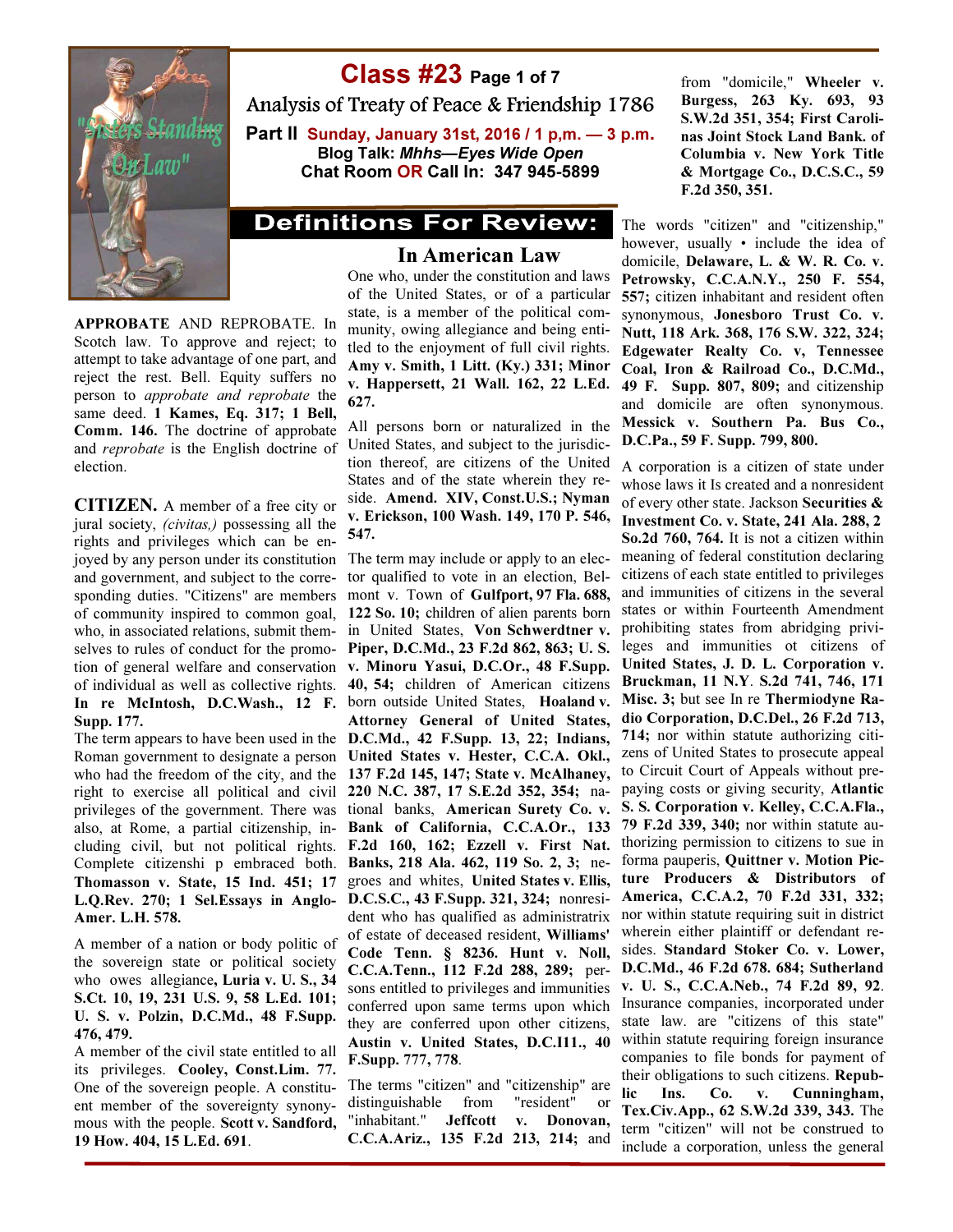purpose and import of the statutory or constitutional provision seems to require it. St. Louis & S. F. R. Co. v. State, 120 Ark. 182, 179 S. W. 342, 343, Ann.Cas.1917C, 873; Jennings v. Idaho Ry., Light & Power Co., 26 Idaho, 703, 146 P. 101, 102, L.R.A.1915D, 115, Ann.Cas.1916E, 359. Neither a corporation nor a partnership is a citizen of the United States enti- of Street Railways, D.C.Mich., 52 34, 70 P. 924. tled to immunity from service of summons by substituted service, Western Mut. Fire Ins. Co. v. Lamson Bros. & Co., D.C.Iowa, 42 F.Supp. 1007, 1012.

Filipinos are not citizens of United States, De Cano v. State, 7 Wash.2d 613, 110 P.2d 627, 631; People v, Cordero, 50 Cal.App.2d 146, 122 P.2d 648, 649; but see holding that Filipinos are within provision of Neutrality Act defining "citizen" as including any individual owing allegiance to the United States. Suspine v. Compania Transatlantica Centroamericana, S. A., D.C.N.Y., 37 F.Supp. 268, 271. A state cannot be a citizen. Query v. 206 Cases of Assorted Liquor, D.C.S.C., 49 F.Supp. 693, 695. But a state and the federal government each has citizens of its own, and the same person may be at the same time a citizen of the United States and a citizen of a state.

neither grant nor secure to its citizens Mills Co. v. Houston Oil Co. of Texas, rights or privileges which are not expressly or by implication placed under sive protection of the states. U. S. v. inhabitant, resident and citizen are syn-Cruikshank, 92 U.S. 542, 23 L.Ed. onymous, Standard Stoker Co. v. 588.

With reference to the jurisdiction and power of federal courts and removal of actions a citizen of the District of Columbia is not a "citizen of a state", Neild v. District of Columbia, 110 F.2d 246, 249, 71 App.D.C. 306; Glaeser v. Acacia Mut. Life Ass'n, D.C.Cal., 55 F.Supp. 925, 926; a corporation is a citizen of the state where it is organized, and a foreign corporation does not become a citizen of another state where it is authorized to carry on business, Van Buren v. Connecticut Gen. Life Ins. Co., D.C.Mass., 42 F.Supp. 279, 280; a municipal subdivision, such as county, city, town, or school district, is a citizen, Siegel v. City of Detroit, Department



County, Minn., C.C.A. Minn., 120 F.2d 850, 852; a national bank is a citizen of state where it has its principal place of business, American Surety Co. of New York v. Bank of California, D.C.Or., 44 F.Supp. 81, 83; Atwood v. National Bank of Lima, C.C.A. Ohio, 115 F.2d 861, 862; a state is not a citizen, Board of Health of Township of Hillside v. Mundet Cork Corporation, 126 N.J.Eq. 100, 8 A.2d 105, 106, 107; State of North Dakota v. National Milling & Cereal Co., C.C.A.N.D., 114 F.2d 777, 779; State Highway Commission of Wyoming v. Utah Const. Co., (Wyo.) 49 S.Ct. 104, 106, 278 U.S. 194, 73 L.Ed. 262; a turnpike commission is a citizen, Hunkiri-Conkey Const. Co. v. Pennsylvania Turnpike Commission, D.C.Pa., 34 F.Supp. 26, 28; an association is not a citizen, Rife v. Lumber Underwriters, Tex.Civ. App., 186 S.W. 785, 788;

F.Supp. 669; Pettibone v. Cook

Lower, D.C.Md., 46 F.2d 678, 683.

## In English Law

An inhabitant of a city. 1 Rolle, 138. The representative of a city, in parliament. 1 Bl.Comm. 174.

The word "subject" is used to designate an inhabitant of the *country*, or one amenable to the laws of the nation.

COMMISSION. A warrant or authority or letters patent, issuing from the government, or one of its departments, or a court, empowering a person or persons named to do certain acts, or to exercise jurisdiction, or to perform the duties and exercise the authority of an office, (as in the case of an officer in the army

Also, in private affairs, it signifies the authority or instructions under which one person transacts business or negotiates for another. In a derivative sense, a body of persons to whom a commission is directed. A board or committee officially appointed and empowered to perform certain acts or exercise certain jurisdiction of a public nature or relation; as a "commission of assise."

# Civil Law

A species of bailment, being an undertaking, without reward, to do something in respect to an article bailed; equivalent to "mandate."

# Commercial Law

The government of the United States can C.C.A.Tenn., 204 F. 32, 35; Village however, the word occurs perhaps more its jurisdiction. All that cannot be so federal courts, Earley v. Hershey Tran-23 L.R.A. 588. Sinclair Coal Co. v. granted or secured are left to the exclu- sit Co., D.C. Pa., 55 F.Supp. 981, 982; Pittsburg and Ashland Coal and Dock domicile and citizen are synonymous in v. Stanfield, 137 Ind. 592, 57 N.E. 14, The recompense or reward of an agent, factor, broker, or bailee, when the same is calculated as a percentage on the amount of his transactions or on the profit to the principal. In this sense, frequently in the plural. Gray v. Stern, 85 Wash. 645, 149 P. 26, 28. Jackson Co., 178 Minn. 114, 226 N.W. 206, 208. But the term may mean simply a compensation; Smith v. Starke, 196 Mich. 311, 162 N.W. 998, 999; and does not necessarily imply a mere per centum valuation; Jenkins v. Locke-Paddon Co., 30 Cal.App. 52, 157 P. 537.

> Also, a compensation to an administrator for the faithful discharge of his duties. In re Jula's Estate, 3 N.J.Misc. 976,130 A. 733, 735.

## Criminal Law

Doing or perpetration; the performance of an act. Groves v. State, 116 Ga. 516, 42 S.E. 755, 59 L.R.A. 598.

## Practice

or navy.) Bledsoe v. Colgan, 138 Cal. court, in relation to a cause before it, An authority or writ issuing from a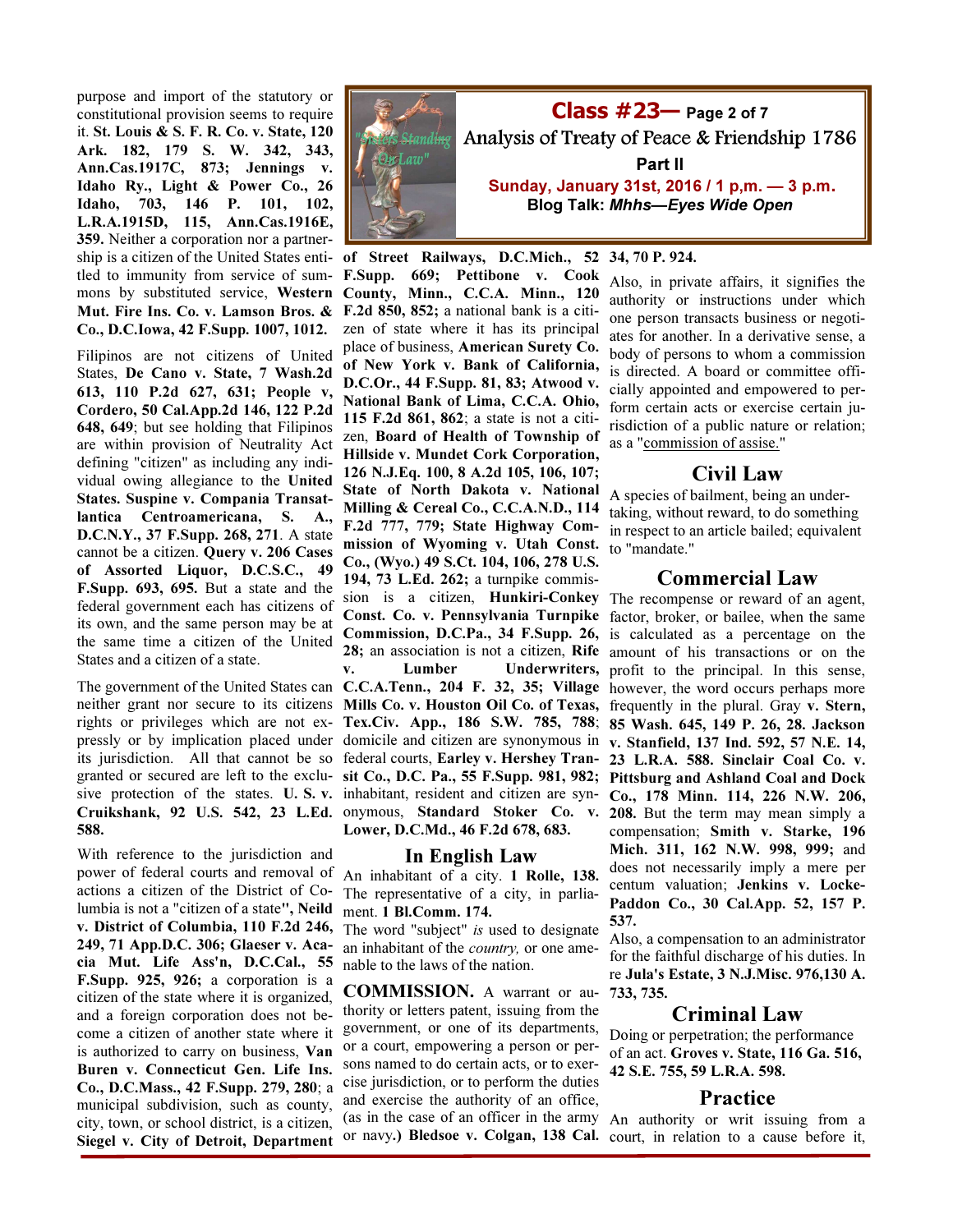directing and authorizing a person or persons named to do some act or exercise some special function; usually to take the depositions of witnesses.

DOMINION. Ownership, or right to property or perfect or complete property or ownership. Whelan v. Henderson, Tex.Civ.App., 137 S.W 2d 150, 153. Title to an article of property which arises from the power of disposition and the right of claiming it. Baker v. Westcott, 73 Tex. 129, 11 S.W. 157, 8 East, 579. See, also, State v. Johnson, 34 S.D. 601, 149 N.W. 730, 734.

Sovereignty or lordship; as the dominion of the seas. Moll. de Jure Mar. 91, 92. In the civil law, with reference to the title to property which is transferred by a sale of it, dominion is said to be either "proximate" or "remote," the former being the kind of title vesting in the purchaser when he has acquired both the ownership and the possession of the article, the latter describing the nature of his title when he has legitimately acquired the ownership of the property but there has been no delivery. Coles v. Perry, 7 Tex. 109.

EFFECTS. Personal estate or property. See Johnson v. Olson, 92 Kan. 819, 142 P. 256, 258, L.R. A.1915E, 327. Movable or chattel property of any kind. Ettlinger v. Importers' & Exporters' Ins. Co. of New York, 247 N.Y.S. 260, 262, 138 Misc. 743.

In this sense, the term is more comprehensive than the word "goods," as including ixtures and choses in action, which "goods" will not include. Bank v. Byram, 131 Ill.

## 92, 22 N.E. 842.

Also, every kind of property, real and personal. Child v. Orton, 119 N.J.Eq. 438, 183 A. 709, 710; Adams v. Akerlund, 48 N.E. 454, 168 Ill. 632; Castle v. Castle, C.C.A.Hawaii, 267 F. 521, 523; Erickson v. Carlson, 145 N.W. 352, 95 Neb. 182; Peterson's Estate, 151 N.W. 66, 68, 168 Iowa 511, L.R.A. 1916A, 469.

## In Will

Personal property; goods; worldly substance. If the term is used *simpliciter*, as in a gift of "all my effects," it will carry the whole personal estate, unless an intention appears to the contrary.



Schouler, Wills, § 509. In re Mitchell's Will, 38 N.Y.S.2d 673, 674, 675. The meaning of the term is determined by the context and surrounding circumstances; Coffman's Adm'r v. Coffman, 131 Va. 456, 109 S.E. 454, 459; and is broad enough to include property of any kind. In re Lafferty's Estate, 311 Pa. 469, 167 A. 49, 50.

The words "real and personal effects" will embrace the whole estate. • freedom from governmental interfer-Hogan v. Jackson, Cowp. 304; The Alpena, D.C., 7 F. 361; 15 M. & W. 450; Foxall v. McKenney, 3 Cranch C.C. 206, Fed.Cas. No.5,016.

# LIBERTY.

- Freedom; exemption from extraneous control. Freedom from all restraints except such as are justly imposed by law. Ex parte Kreutzer, 187 Wis. 463, 204 N.W. 595, 604.
- Freedom from restraint, under conditions essential to the equal enjoyment of the same right by others; freedom regulated by law. Kelly v. James, 37 S.D. 272, 157 N. W. 990, 991.
- The absence of arbitrary restraint, not immunity from reasonable regulations and prohibitions imposed in the interests of the community. Southern Utilities Co. v. City of Palatka, 86 Fla. 583, 99 So. 236, 240; Nelsen v. Tilley, 137 Neb. 327, 289 N.W. 388, 392, 126 A.L.R. 729; Arnold v. Board of Barber Examiners, 45 N.M. 57, 109 P.2d 779, 785.
- dictates of its unrestricted choice, and to direct the external acts of the individual without restraint, coercion, or control from other persons. See Booth v. Illinois, 22 S.Ct. 425, 184 U.S. 425, 46 L.Ed. 623; Munn v. Illinois, 94 U.S. 142, 24 L.Ed. 77; People v. Warden of City Prison, 51 N.E.

1006, 157 N.Y. 116, 43 L.R.A. 264, 68 Am.St.Rep. 763.

- The word "liberty" includes and comprehends all personal rights and their enjoyment. Rosenblum v. Rosenblum, 42 N.Y.S.2d 626, 630, 181 Misc. 78.
- It embraces freedom from duress, In re Miner, D.C.I11., 9 F.Supp. 1, 7:
- ence in exercise of intellect, in formation of opinions, in the expression of them, and in action or inaction dictated by judgment, Zavilla v. Masse, 112 Colo. 183, 147 P.2d 823, 827;
- freedom from servitude, imprisonment or restraint, Committee for Industrial Organization v. Hague, D.C.N.J., 25 F.Supp. 127, 131, 141; People v. Wood, 272 N.Y.S. 258, 151 Misc. 66 ;
- freedom in enjoyment and use of all of one's powers, faculties and property, Grosjean v. American Press Co., La., 56 S.Ct. 444, 446, 297 U.S. 233, 80 L.Ed. 660; City of Mt. Vernon v. Julian, 369 Ill. 447, 17 N.E.2d 52, 55, 119 A.L.R. 747;
- freedom of assembly, Rosenblum v. Rosenblum, 42 N.Y.S. 2d 626, 630, 181 Misc. 78;
- freedom of citizen from banishment, Committee for Industrial Organization v. Hague, D. C.N.J., 25 F.Supp. 127, 141;
- freedom of conscience, Gobitis v. Minersville School Dist., D.C.Pa., 21 F.Supp. 581, 584, 587;
- The power of the will to follow the freedom of contract, State ex rel. Hamby v. Cummings, 166 Tenn. 460, 63 S.W.2d 515; State v. Henry, 3'7' N.M. 536, 25 P.2d 204, 90 A.L.R. 805;
	- freedom of locomotion or movement. Commonwealth v. Doe, 109 Pa.Super. 187, 167 A. 241, 242; Committee for Industrial Organiza-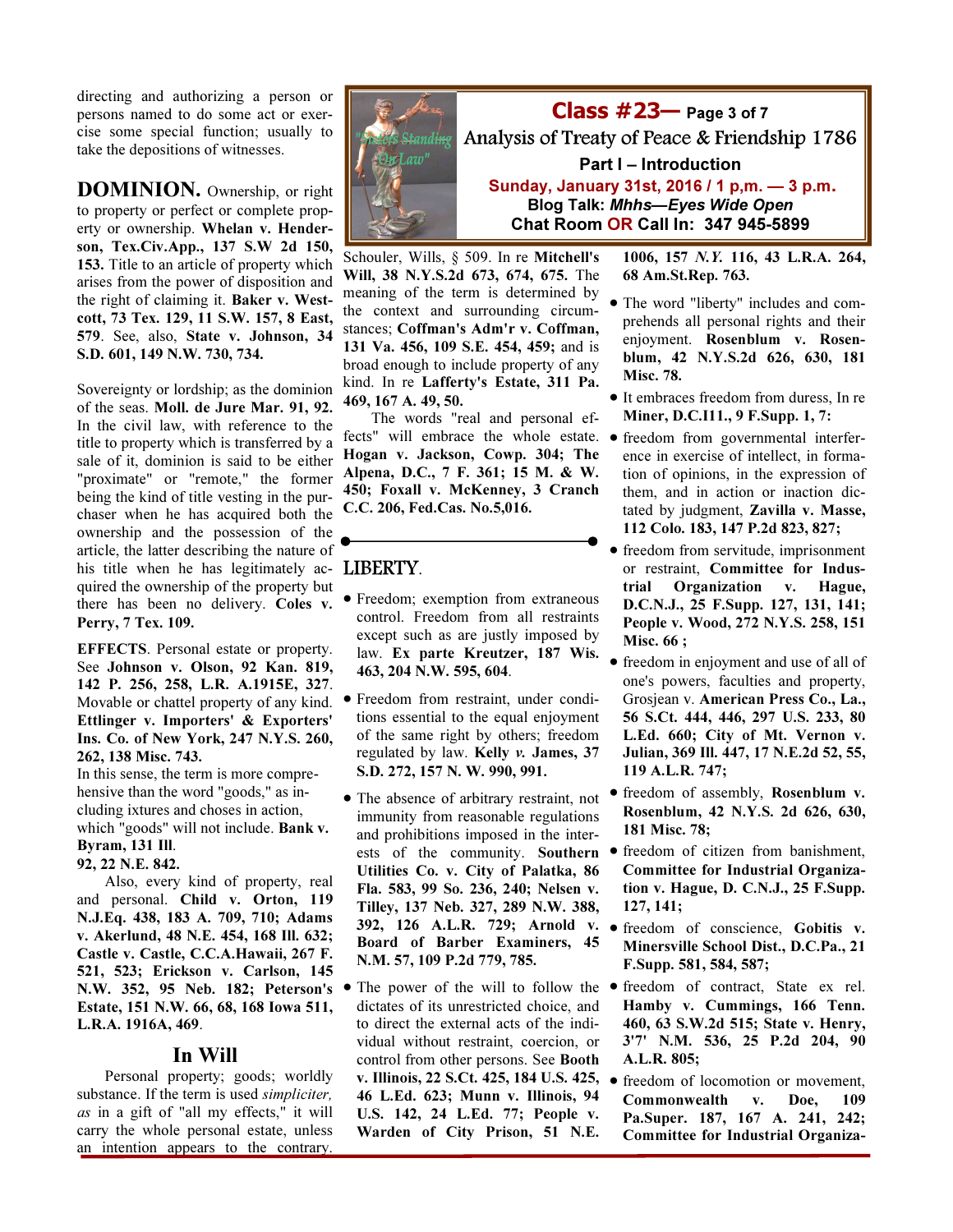tion v. Hague, D.C.N.J., 25 F.Supp. 127, 131, 141 ;

- freedom of occupation, Koos v. Saunders, 349 Ill. 442, 182 N.E. 415, 418;
- freedom of press, Commonwealth v. Nichols, 301 Mass. 584, 18 N.E.2d 166, 167; Near v. State of Minnesota ex rel. Olson (Minn.) 51 S.Ct. 625, 628, 283 U.S. 697, 75 L.Ed. 1357:
- freedom of religion, Gabrielli v. Knickerbocker, 12 Ca1.2d 85, 82 P.2d 391, 393; Hamilton v. City of Montrose, 109 Colo. 228, 124 P.2d 757, 759; Cantwell v. State of Connecticut, Conn. , 60 S.Ct. 900, 903, 310 U.S. 296, 84 L.Ed. 1213, 128 A.L.R. 1352 ;
- freedom of speech, Ghadiali v. Delaware State Medical Soc., D.C.Del., 28 F.Supp. 841, 844; Carpenters and Joiners Union of America, Local No. 213, v. Ritter's Cafe, Tex., 62 S.Ct. 807, 809, 315 U.S. 722, 86  $\bullet$  right to live and work where one will, L.Ed. 1143.
- It also embraces right of self-defense against unlawful violence, Rohrer v. Milk Control Board, 121 Pa. Super. 281, 184 A. 133, 136;
- right to acquire and enjoy property, Rohrer v. Milk Control Board, 121 Pa.Super. 281, 184 A. 133, 136;
- right to acquire useful knowledge, Rosenblum v. Rosenblum, 42 N.Y.S.2d 626, 630, 181 Misc. 78:
- right to carry on business, **Mile. Reif, •** right to use property according to Inc., v. Randau, 1 N.Y.S.2d 515, 518, 166 Misc. 247;
- right to earn livelihood in any lawful calling. Saidel v. Village of Tupper Lake, 4 N.Y.S.2d 814, 818, 254 App.Div. 22;
- right to emigrate, and if a citizen, to return, Committee for Industrial Organization v. Hague, D.C.N.J., 25 F.Supp. 127, 141;
- right to engage in a lawful business, to determine the price of one's labor, and to fix the hours when one's place of business shall be kept open, State Board of Barber Examiners v. Cloud, 220 Ind. 552, 44 N.E.2d 972, 980;
- right to enjoy to the fullest extent the privileges and immunities given or assured by law to people living within the country, McGrew v. Industrial



Commission, 96 Utah 203, 85 P.2d 608, 611;

- triate oneself, Committee for Industrial Organization v. Hague, D.C. N.J., 25 F.Supp. 127, 141;
- right to freely buy and sell as others may, Rohrer v. Milk Control Board, 121 Pa.Super. 281, 184 A. 133, 136;
- right to labor, Simon v. Schwachman, 301 Mass. 573, 18 N.E.2d 1, 3;
- People v. Wood, 272 N.Y.S. 258, 151 Misc. 66;
- right to marry and have a family, Committee for Industrial Organization v. Hague, D.C.N.J., 25 F.Supp. 127, 141; Rosenblum v. Rosenblum, 42 N.Y.S.2d 626, 630, 181 Misc. 78;
- right to pursue chosen calling, State v. Chisesi, 187 La. 675, 175 So. 453; People v. Cohen, 8 N.Y.S.2d 70, 72, 255 App.Div. 485;
- owner's will, State Bank & Trust Co. v. Village of Wilmette, 358 ' Ill. 311, 193 N.E. 131, 133, 96 A.L.R. 1327.
- Liberty, on its positive side, denotes the fullness of individual existence; on its negative side it denotes the necessary restraint on all, which is needed to promote the greatest possible amount of liberty for each. Amos, Science of Law, p. 90.
- The word "liberty" as used in the state and federal Constitutions means, in a negative sense, freedom from restraint, but in a positive sense, it involves the idea of freedom secured by the imposition of restraint, and it is in this positive sense that the state. in the exercise of its police powers, promotes the freedom of all by the imposition upon particular persons of restraints which are deemed necessary for the general welfare. Fitzsimmons

#### v. New York State Athletic Commission, Sup., 146 N.Y.S. 117, 121.

- right to forswear allegiance and expa- "Liberty," in so far *as* it is noticed by government, is restraint, rather than license. It is a yielding of the individual will to that of the many, subject to such constitutional guarantees or limitations as will preserve those rights and privileges which are admitted of all men to be fundamental. "Liberty" in the civil state is a giving up Of natural right in consideration of equal protection and opportunity. Weber v. Doust, 84 Wash. 330, 146 P. 623, 625.
	- The "personal liberty" guaranteed by Const. U. S. Amend. 13 consists in the power of locomotion without imprisonment or restraint unless by due course of law, except those restraints imposed to prevent commission of threatened crime or in punishment of crime committed, those in punishment of contempts of courts or legislative bodies or to render their jurisdiction effectual, and those necessary to enforce the duty citizens owe in defense of the state to protect community against acts of those who by reason of mental infirmity are incapable of selfcontrol. Ex parte Hudgins, 86 W.Va. 526, 103 S.E. 327, 329, 9 A.L.R. 1361.
	- The "liberty" safeguarded by Fourteenth Amendment is liberty in a social organization which requires the protection of law against the evils which menace the health, safety, morals, and welfare of the people. West Coast Hotel Co. v. Parrish, Wash., 57 S.Ct. 578, 581, 582, 300 U.S. 379, 81 L.Ed. 703, 108 A.L.R. 1330.
	- Also, a franchise or personal privilege, being some part of the sovereign power, vested in an individual, either by grant or prescription. The term is used in the expression, rights, liberties, and franchises, as a word of the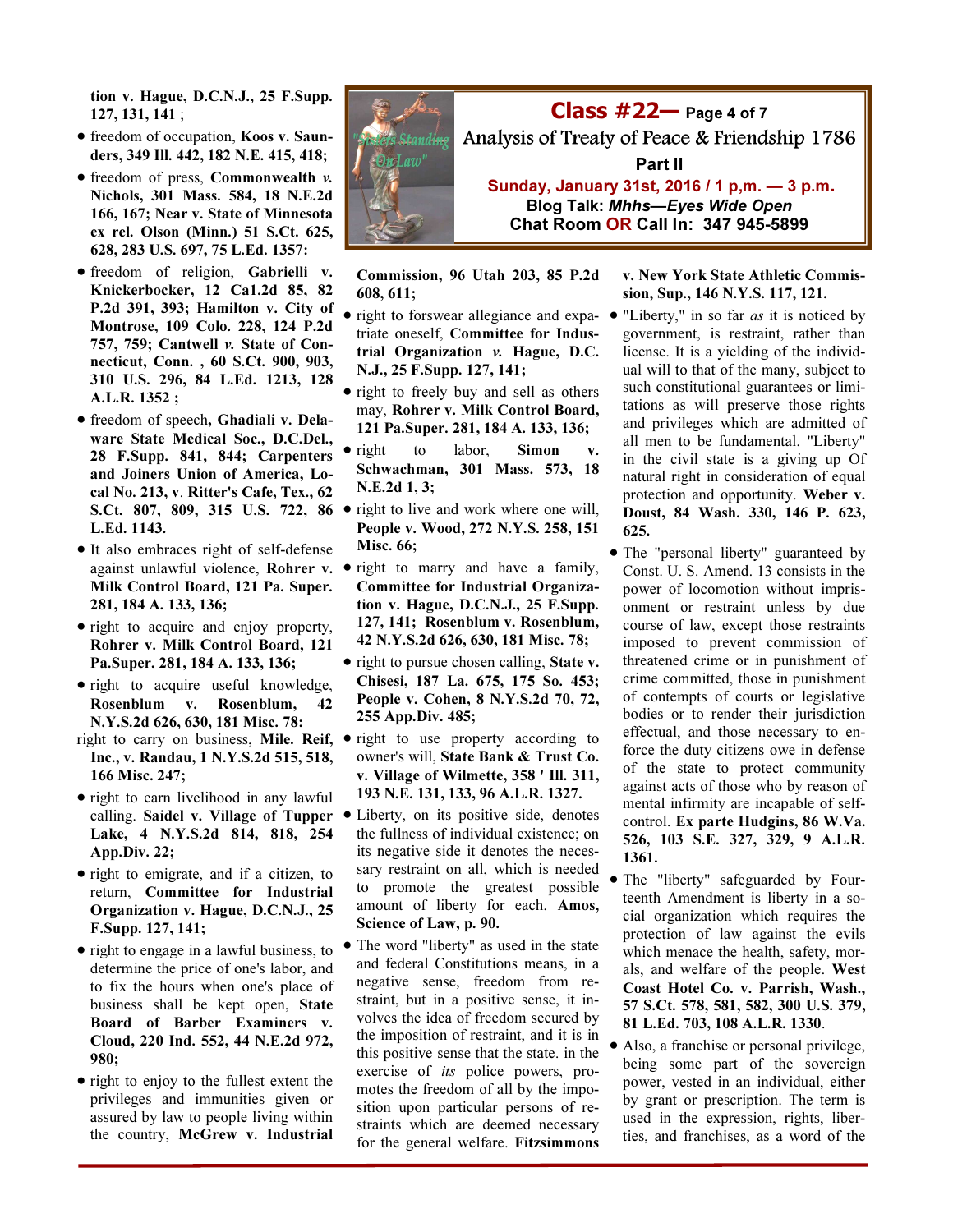

 $Class$   $#23$  Page 5of 7 Analysis of Treaty of Peace & Friendship 1786 Part II Sunday, January 31st, 2016 / 1 p,m. — 3 p.m. Blog Talk: Mhhs—Eyes Wide Open Chat Room OR Call In: 347 945-5899

same general class and meaning with those words and privileges. This use of the term is said to have been strictly conformable to its sense as used in Magna Charta and in English declarations of Alger, 7 Cush. (Mass.) 70.

• In a derivative sense, the place, district, or boundaries within which a special franchise is enjoyed, an immunity claimed, or a jurisdiction exercised. In this sense, the term is commonly used in the plural; as the "liberties of the city."

PASS, n. Permission to pass; a license to go or come; a certificate, emanating from authority, wherein it is declared that a designated person is permitted to go beyond certain boundaries which, without such authority, he could not lawfully pass. Also a ticket issued by a railroad or other transportation company, authorizing a designated person to travel free on its lines, between certain points or for a limited time.

## PASSPORT.

**Maritime.** A document issued to a neutral merchant vessel, by her own government, during the progress of a war, to be carried on the voyage, to evidence her nationality and protect her against the cruisers of the belligerent powers. This paper is otherwise called a "pass," "sea-pass," "sealetter," "sea-brief." It usually contains the captain's or master's name and residence, the name, property, description, tonnage, and destination of the ship, the nature and quantity of the cargo, the place from place requires.

# In International law. A license or

safe-conduct, issued during the progress of a war, authorizing a person to remove himself or his effects from the territory of one of the belligerent nations to another counwithout arrest or detention on account of the war.

rights, statutes, grants, etc.; Corn. v. pass." Jac. Sea Laws, 69. Also a docu-In American law. A special instruis a citizen of the United States and which broad and extensive meaning so as to al-Law Dictionary Revised 4th Ed.-81.

> tection and authority to travel, granted by the competent officer to persons moving from place to place. Brande.

> SIGNAL. A means of communication, as between vessels at sea or between a vessel and the shore. The international code of signals for the use of all nations assigns arbitrary meanings to different arrangements of flags or displays of lights.

#### SUBJECT.

#### Constitutional Law

such other matters as the practice of the Miller, 267 U.S. 42, 45 S.Ct. 213, 214, 69 One that owes allegiance to a sovereign and is governed by his laws. The natives of Great Britain are subjects of the British government. Men in free governments are subjects as well as *citizens*; as citizens they enjoy rights and franchises; as subjects they are bound to obey the laws. Webster. L.Ed. 504.

## Legislation

try, or to travel from country to country Legislature operates to accomplish a defi-The matter of public or private concern for which law is enacted. State ex rel. Jensen v. Kelly, 65 S.D. 345, 274 N.W. 319, 323. Thing legislated about or matters on which nite object or objects reasonably related one to the other. Crouch v. Benet, 198

S.C. 185, 17 S.E.2d 320, 322. The matter or thing forming the groundwork of the act. McCombs v. Dallas County, Tex.Civ.App., 136 S.W.2d 975, 982.

ment intended for the protection of Treasurer, 4 S.C. 528; State v. Laundy, American vessels against the Barbary 103 Or. 443, 204 P. 958, 963; Roark v. powers, usually called a "Mediterranean Prideaux, Tex. Civ.App., 284 S.W. 624, ment addressed to foreign powers, which N.E. 349. But term "subject" within such certifies that the person therein described constitutional provisions is to be given a requests for him while abroad permission low legislature full scope to include in one to come and go as well as lawful aid and act all matters having a logical or natural protection. United States v. Browder, connection. Shaw v. State, 76 Okl.Cr. C.C.A.N.Y., 113 F.2d 97, 98. Black's 271, 134 P.2d 999, 1006; Jaffee v. State, In Modern law. A warrant of pro- tion in a proposition is made; the first word The constitutions of several of the states require that every act of the legislature shall relate to but one subject, which shall be expressed in the title of the statute. Ex parte Thomas, 113 Ala. 1, 21 So. 369; In re Mayer, 50 N.Y. 504; State v. County 627; Hoyne v. Ling, 264 Ill. 506, 106 76 Okl.Cr. 95, 134 P.2d 1027, 1032. Logic that concerning which the affirmain a proposition. State v. Armstrong, 31 N.M. 220, 243 P. 333, 337.

## Scotch Law

The thing which is the object of an agreement. SUBJECT-MATTER. The subject, or matter presented for consideration; the thing in dispute; the right which one party claims as against the other, as the right to divorce; of ejectment; to recover money; to have foreclosure. Flower Hospital v. Hart, 178 Okl. 447, 62 P.2d 1248, 1252. Nature of cause of action, and of relief

sought. Moffatt v. Cassimus, 238 Ala. 99, 190 So. 299, 300.

VESSEL. A ship, brig, sloop, or other craft used in navigation. The word in its broadest sense is more comprehensive than "ship."

whence it comes, and its destination, with 4 L.Ed. 226; Swiss Nat. Ins. Co. v. oars. Chaffe v. Ludeling, 27 La.Ann. The term is little used, in this sense, in Any structure which is made to float upon countries enjoying a republican form of the water, for purposes of commerce or government. The Pizarro, 2 Wheat. 245, war, whether impelled by wind, steam, or 607. Any structure, especially a hollow one, made to float upon the water for purposes of navigation; a craft for navigation of the water, often, specifically, one larger than a common row boat; as, a war vessel; a passenger vessel. City of Tampa v. Tampa Shipbuilding & Engineering Co., 136 Fla. 216, 186 So. 411, 412; Massman Const. Co. v. Bassett, D.C.Mo., 30 F. Supp. 813, 815.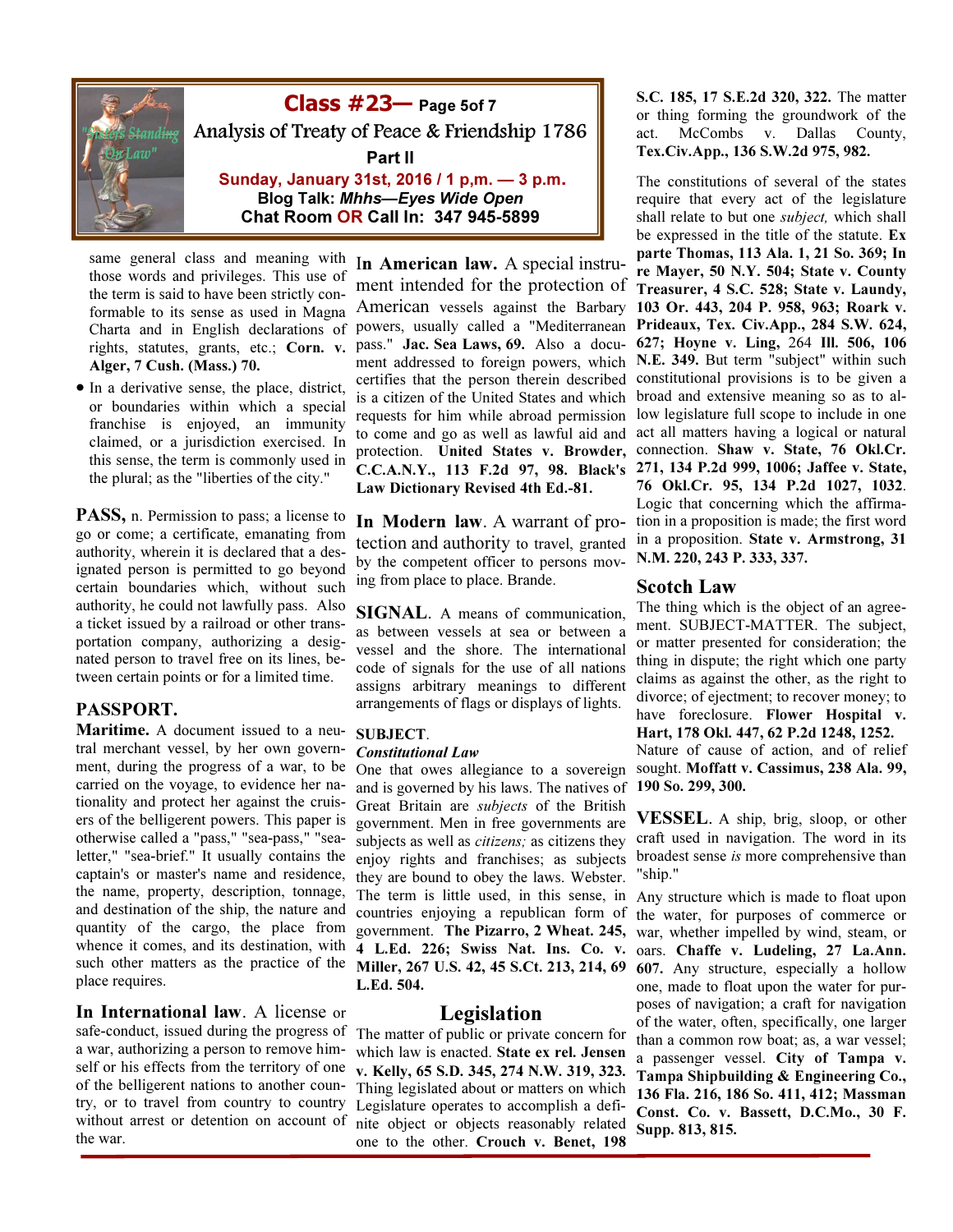

 $Class$   $#23$  Page 6of 7 Analysis of Treaty of Peace & Friendship 1786 Part II Sunday, January 31st, 2016 / 1 p,m. — 3 p.m. Blog Talk: Mhhs—Eyes Wide Open Chat Room OR Call In: 347 945-5899

321 U.S. 565, 88 L.Ed. 931; and like-14 F. 236. wise a house boat, not permanently attached to the shore, though without motive power, The Ark, D.C.Fla., 17 F.2d 446, 447; but not a wharfboat, secured to the shore by cables and used as an office, warehouse, and wharf, and having water and electric light connections and telephone system, Evansville & Bowling Green Packet Co. v. Chero Cola Bottling Co., 271 U.S. 19, 46 S.Ct. 379, 380, 70 L.Ed. 805; nor a dry dock used for the repair of vessels, though capable of being floated and towed from place to place; Berton v. Tietjen & Lang Dry Dock Co., D.C.N.J., 219 F. 763, 771.

As used in various other statutes, the word "vessel" has been held applicable to a ferryboat, Port Huron & Sarnia Ferry Co. v. Lawson, D.C.Mich., 292 F. 216, 219; a pile driver scow, George Leary Const. Co. v. Matson, C.C.A.Va., 272 F. 461, 462; a derrick boat, carrying a derrick used for loading logs from the river bank upon boats, Patton-Tully Transp. Co. v. Turner, C.C.A.Tenn., 269 F. 334, 336; a hydroaeroplane while moving on the water, Reinhardt v. Newport Flying Service Corporation, 232 N.Y. 115, 133 N.E. 37, 372, 18 A.L.R. 1324; and even to a log raft. The Libby Maine, D.C.Wash., 3 F.2d 79, 80. The term is broad enough to include a vessel's tackle, apparel, furniture, chronometer and appurtenances. The Frolic, D.C.R.I., 148 F. 921.

The word has also been held to include a new ship as soon as its hull has been

Every description of water-craft or other launched, The Pinthis, C.C.A. N.J., 286 artificial contrivances used, or capable F. 122; and any structure which is so far of being used, as a means of transporta-completed as to be capable of being used tion on water. Rev.St.U.S.  $\S$  3 (1 as a means of transportation on water, R. U.S.C.A. § 3); Maryland Casualty Co. R. Ricou & Sons Co. v. Fairbanks, v. Lawson, C.C.A.Fla., 94 F.2d 190, Morse & Co., C.C.A.Fla., 11 F.2d 103, 192. Under this definition, the term has 104; but not an old hull built of timber been held to include a large barge, with- taken from an old dry dock. The Dredge out motive power of its own. Norton v. A, D.C.N.C., 217 F. 617, 630. Contra, Warner Co., Pa., 64 S.Ct. 747, 751, Moores v. Underwriters, C.C.Tenn.,

> The words "boat," "craft," and "water craft" are usually applied to small vessels, while larger vessels, especially in the case of large iron steamships, are usually referred to by the term "steamer," or "steamship," or "vessel." The Saxon, D.C.S.C., 269 F. 639, 641.

A utensil, such as a bottle, designed to hold liquids, etc. Old Tavern Farm v. Fickett, 125 Me. 123, 131 A. 305, 306.

# Foreign Vessel

A vessel owned by residents in, or sailing under the flag of, a foreign nation. "Foreign vessel," under the embargo act of January, 1808, means a vessel under the flag of a foreign power, and not a vessel in which foreigners domiciled in the United States have an interest. The Sally, 1 Gall. 58, F. Cas.No.12,257. Public Vessel One owned and used by a nation or government for its public service, whether in its navy, its revenue service, or otherwise.

# Reminder Notes for Future Classes:

**State** - A People permanently occupying a fixed territory, bound together by common-law, habits, and custom into one body politic exercising, through the medium of an organized government, independent sovereignty and control over all persons and things within its boundaries, capable of making war and peace and of entering into international relations with other communities of the globe. Black's Law Dictionary 4<sup>th</sup> Edition.

# Parties to the Constitution – United States:

1. Moors – Supreme Authority, and

2. Union [United] States of America – Europeans, the People adopted into the Nation.

**Status** – The etymology of the word state comes from the latin "Status" – stare – to stand; Status – manner of standing, attitude, position, carriage, manner, dress, apparel; and other senses.

All legislative powers herein granted shall be vested in a Congress of the United States - Moors, which shall consist-[stands together with] of a Senate and House of Representatives – [members elected from the Union States]

# The 3 Great Departments of Government:

 $\triangle$  Legislative – pass law – this is appropriate if you comprehend that the Moors make up the United States and only the sovereign of the land can make any laws.

 $\triangle$  **Executive** – approve and execute the laws that have been passed.

♦ Judicial – expound and enforce the laws that have been passed.